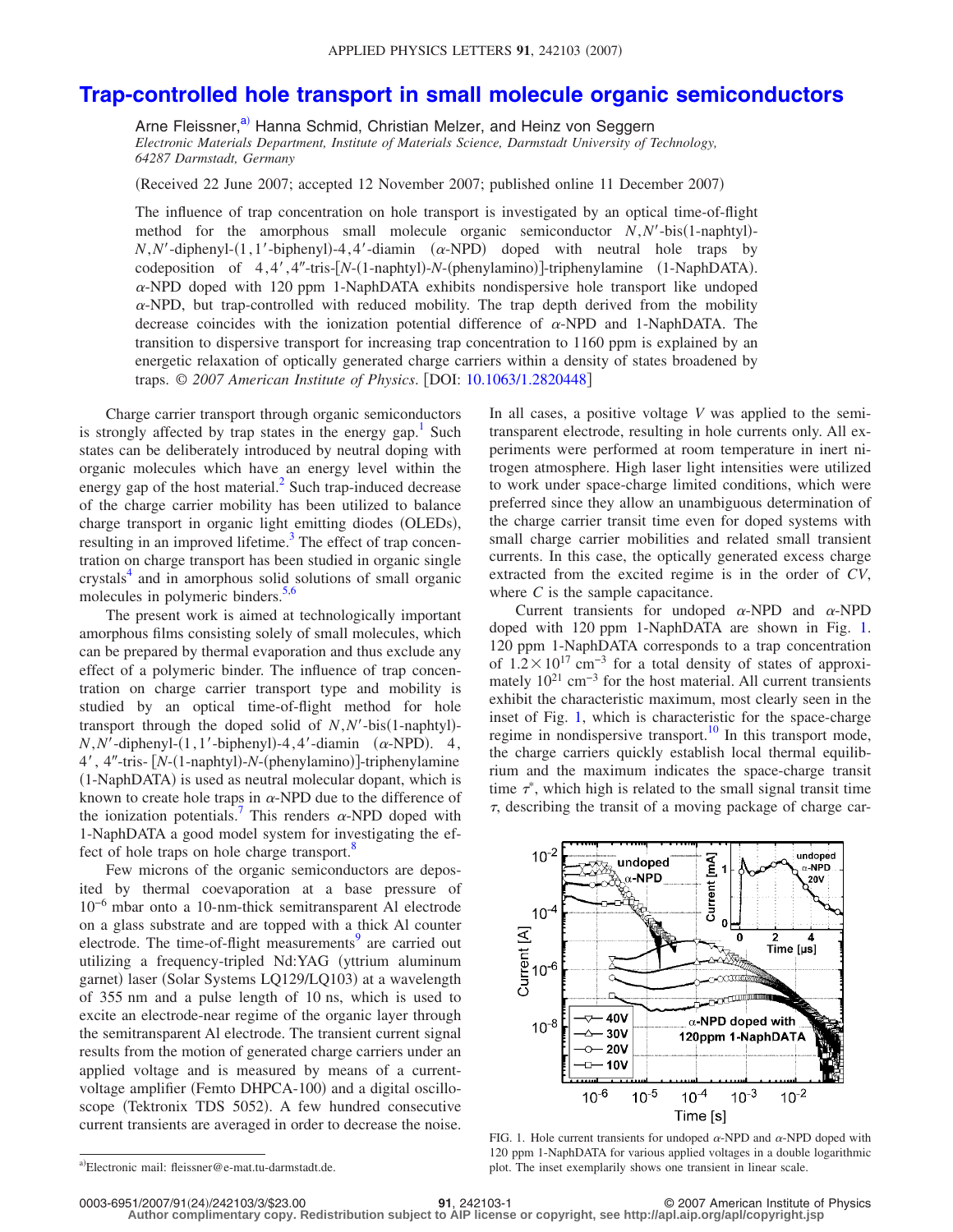<span id="page-1-0"></span>

FIG. 2. Hole mobility  $\mu$  for undoped  $\alpha$ -NPD and  $\alpha$ -NPD doped with 120 ppm 1-NaphDATA vs  $\sqrt{E}$ . The straight lines and fits according to Eq.  $(2)$  $(2)$  $(2)$ .

riers small compared to CV, by  $\tau = \tau^*/0.786$ . In the small signal case, the centroid of the charge package moves with a constant velocity and the charge carrier mobility  $\mu$  can than be calculated as

$$
\mu = d^2/(V\tau) = 0.786d^2/(V\tau^*),\tag{1}
$$

with the thickness *d* of the organic layer. The resulting mobilities are plotted in Fig. [2](#page-1-0) as a function of the electric field  $E=V/d$ . The mobilities of  $5-6 \times 10^{-4}$  cm<sup>2</sup>/Vs for undoped  $\alpha$ -NPD for electric fields between 50 and 200 kV/cm are in good agreement with values obtained from small signal measurements (not shown) and are in good agreement with published data.<sup>11</sup>

Charge transport through amorphous organic semiconductors can be described by hopping transport through a density of states (DOS) with a Gaussian distribution in energy.<sup>12</sup> The field dependence of charge carrier mobility at a constant temperature can than be given as

<span id="page-1-1"></span>
$$
\mu = \mu^* \exp(\gamma \sqrt{E}), \tag{2}
$$

with a zero field mobility  $\mu^*$  and a material constant  $\gamma$ . A fit of the experimental data for undoped  $\alpha$ -NPD yields  $\mu^*$  $= 4.8 \times 10^{-4}$  cm<sup>2</sup>/Vs and  $\gamma = 5.3 \times 10^{-4}$  (cm/V)<sup>1/2</sup>.

It can be seen in Fig. [1](#page-0-1) that the introduction of 120 ppm 1-NaphDATA results in transient currents being orders of magnitude smaller and corresponding transit times which are orders of magnitude longer than for the undoped  $\alpha$ -NPD. Nevertheless, the principal form of the current transients does not change. This indicates that nondispersive hole transport prevails, albeit trap controlled with a reduced mobility, which is compared to the values for the undoped material in Fig. [2.](#page-1-0) The mobilities of the doped sample are smaller by one to two orders of magnitude in the examined field range and vary between  $2 \times 10^{-6}$  cm<sup>2</sup>/Vs and  $2 \times 10^{-5}$  cm<sup>2</sup>/Vs. A fit of Eq. ([2](#page-1-1)) yields  $\mu_{120\text{ ppm}}^* = 5.4 \times 10^{-7} \text{ cm}^2/\text{Vs}$  and  $\gamma_{120\text{ ppm}}$  $= 7.6 \times 10^{-3}$  (cm/V)<sup>1/2</sup>. The zero field mobility is decreased by three orders of magnitude compared to the undoped material and the field dependence is more pronounced for the doped system.

The decrease of the mobility of holes is due to their frequent capture by the dopant-induced traps during their transit. The time that a charge carrier remains immobilized in a trap before it is thermally released increases its transit time. This also means that at any given time only a fraction  $n_c$  of charge carriers are free to contribute to the current. The majority  $n_t$  reside in the energetically more favorable trap states. Hence, the ratio of the mobility  $\mu_{\text{eff}}^*$  in a system with traps to the mobility  $\mu_0^*$  in the undoped system is given in local thermal equilibrium<sup>10</sup> by the ratio of free charge carriers  $n_c$  to the

<span id="page-1-3"></span>

<span id="page-1-2"></span>FIG. 3. Hole current transients for  $\alpha$ -NPD doped with 1160 ppm 1-NaphDATA for two applied voltages in double logarithmic scale. The inset exemplarily shows one transient in linear scale.

$$
\mu_{\text{eff}}^* / \mu_0^* = n_c / (n_c + n_t) = [1 + c \exp(\Delta E / kT)]^{-1}, \tag{3}
$$

where *c* is the trap concentration,  $\Delta E$  the trap depth, *k* the Boltzmann constant, and *T* the temperature. The validity of Eq.  $(3)$  $(3)$  $(3)$  has been shown for organic crystals<sup>4</sup> and solid solutions of small organic molecules in a polymeric binder.<sup>6</sup> Since nondispersive transport is observed in undoped  $\alpha$ -NPD and  $\alpha$ -NPD doped with 120 ppm 1-NaphDATA, the moving charge carriers are in local thermal equilibrium. Therefore, Eq.  $(3)$  $(3)$  $(3)$  is used to calculate the trap depth from the zero field mobilities and the trap concentration. A value of  $\Delta E$ = 406 meV results, which is within the energy difference between the reported ionization potentials for 1-NaphDATA of 5.0 eV (Ref. [13](#page-2-12)) and for  $\alpha$ -NPD between 5.2 and 5.7 eV.<sup>14</sup> It is, however, about 20% smaller than the activation energy of 495 meV found by means of thermally stimulated currents.<sup>7</sup> This difference may be explained by the fact that the model used here is based on a monoenergetic trap level and does not consider the energetic distribution of trap states. The result demonstrates that the above model for the case of nondispersive transport can also be applied to systems comprised solely of small molecules.

Current transients for  $\alpha$ -NPD doped with 1160 ppm 1-NaphDATA, corresponding to a trap density of 1.16  $\times$  10<sup>18</sup> cm<sup>-3</sup>, are shown in Fig. [3.](#page-1-3) They exhibit featureless current decays when plotted on linear scales, while in a double logarithmic plot a kink can be observed, which is characteristic for dispersive transport.<sup>15</sup> The physical difference to nondispersive transport can be seen in the relaxation process of the optically generated charge carriers to local thermal equilibrium within the DOS of organic semiconductors.<sup>12</sup> For dispersive transport, thermal equilibrium is still not reached when the first charge carriers transit the film. Thus, the charge carriers decrease their mean hopping rate during transit, which leads to a decrease of the current amplitude with time. The kink in the current marks the transit time of the first and fastest charge carriers to arrive at the counter electrode. This transit time can be extracted from the intersection point of two linear fits to the current transients before and after the kink in a doublelogarithmic plot.<sup>15</sup> The mobilities calculated from those transit times are  $6.4 \times 10^{-7}$  cm<sup>2</sup>/Vs for 170 kV/cm and 6.6  $\times 10^{-7}$  cm<sup>2</sup>/Vs for 260 kV/cm, only an order of magnitude smaller than for the system with 120 ppm 1-NaphDATA at the same electric field. However, due to the dispersive nature

total number of charge carriers  $n_c + n_f$ , of the transport, those values represent charge carriers mov-<br>Author complimentary copy. Redistribution subject to AIP license or copyright, see http://apl.aip.org/apl/copyright.js